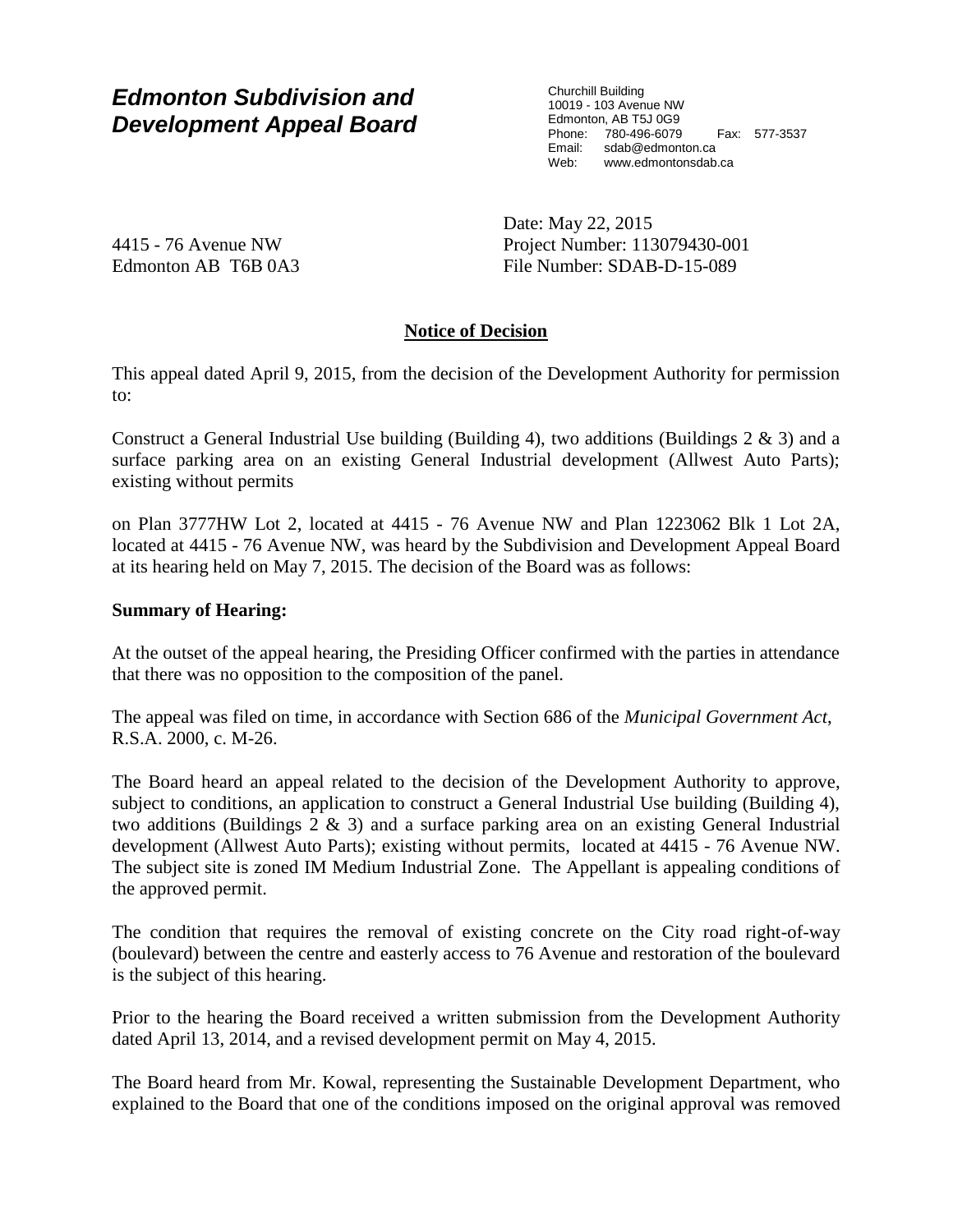because it is no longer required and a revised development permit was issued, and provided to the Board on May 4, 2015. A copy of the revised development permit was marked as Exhibit "A".

The Board then heard from Mr. Ablett, representing Transportation Services, who referenced a drawing, marked as Exhibit "B", to illustrate the concrete area that needs to be removed and restored as boulevard.

The Board then heard from Mr. and Mrs. Wiersma, representing the Appellant, Allwest Auto Parts, who made the following points in support of the appeal:

- 1. They want to leave the concrete driveway as it has existed since 1991.
- 2. A set of photographs, marked as Exhibit "C", was provided to the Board illustrating some of the unsightly properties in the area, which are a result of heavy trucks driving over landscaped areas, another site with an existing wide driveway entrance, and the entrance to their site.
- 3. A map of the surrounding area, marked as Exhibit "D", was provided to the Board indicating nearby properties with existing wide driveway entrances.
- 4. If this condition is revoked or varied by the Board, Mr. Wiersma asked that the Letter of Credit referred to in the conditions be adjusted to reflect a reduction in the work required as a result.

Mr. and Mrs. Wiersma provided the following responses to questions:

- 1. Some of the trucks that access the site are more than 50 feet long.
- 2. There is extremely heavy traffic along 76 Avenue, especially during the day when their business is operating.
- 3. If the concrete is removed leaving a single lane driveway, eastbound trucks attempting to access their site from 76 Avenue would need to use both eastbound lanes on 76 Avenue to make the turn required onto their Site
- 4. Driving over the restored landscaped boulevard, which is the subject of the condition, would result in trucks tracking mud on their site and the public roadway.
- 5. It will be difficult to comply with the imposed condition to remove a section of the existing concrete because of the location of an existing power pole.
- 6. The condition requiring the restoration of the boulevard will create more problems than allowing the access to remain as it exists.

The Board then heard from Mr. Ablett, representing Transportation Services, who provided the following information:

- 1. A set of aerial and street-view photographs, marked Exhibit "E", were provided to the Board illustrating the subject site with the existing accesses to 76 Avenue and indicating the portion of the boulevard that is the subject of the imposed condition.
- 2. 76 Avenue is a busy four-lane collector roadway with a speed limit of 60 kilometres an hour and a traffic load of 9,000 vehicles per day.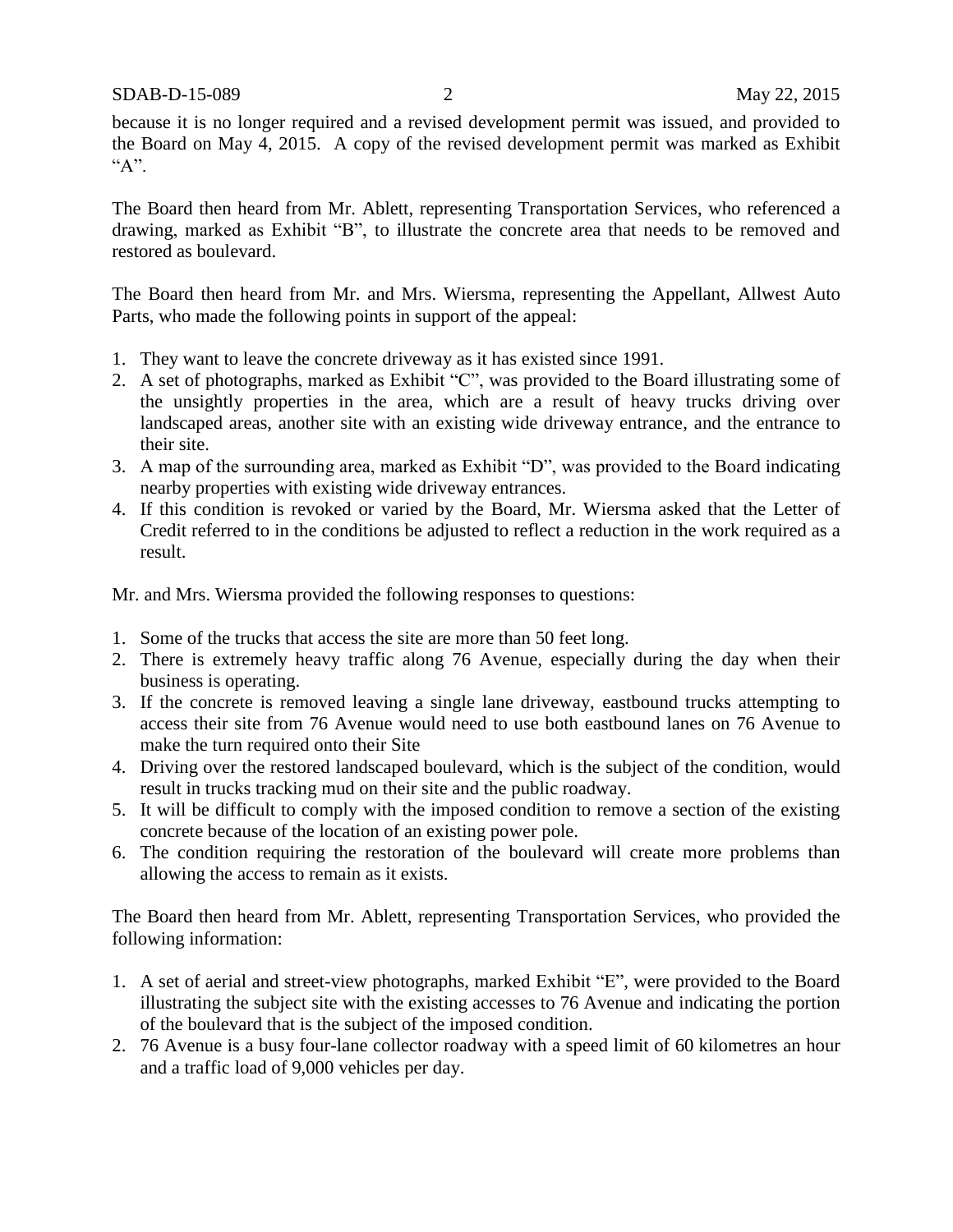3. The existing concrete in the boulevard area creates the illusion of an overly wide access that can be confusing to drivers.

It is the opinion of Transportation Services that restoring the landscaped boulevard would clearly define the entrance and egress to the subject site and improve safety along 76 Avenue. It is essential to provide safe access and egress from private properties.

- 4. Transportation Services is attempting to standardize all access points whether for new or existing developments.
- 5. A portion of the City of Edmonton Access Management Guidelines (the "Guidelines"), marked as Exhibit "F", was provided to the Board. According to these Guidelines the minimum required Throat Length for the subject site is 12 metres and restoring the boulevard would comply with this requirement.
- 6. The removal of a portion of the 3-metre concrete boulevard, as required in the subject condition contained in the revised Development Permit, requires a Letter of Credit of \$8,000.00, a reduction of approximately \$10,000.00.
- 7. Completion of the work required by the subject condition will result in a 6.0-metre wide access on the most westerly side of the site, a 6.0-metre wide access in the centre of the site and a 9.0-metre wide access on the most easterly side of the subject site. Page 2 of Exhibit "E" provides an aerial illustration of this.
- 8. Section 53 of the *Edmonton Zoning Bylaw* requires that all access locations and curb crossings shall have the approval of the City Transportation and Streets Department prior to the start of construction.
- 9. The proposed development is also subject to the *City Streets Development Control Bylaw*, Bylaw 12513, and the *Traffic Bylaw*, Bylaw 5590.

Mr. Ablett provided the following responses to questions:

- 1. The Guidelines established by Transportation Services apply to both established and new developments. The access that exists to the subject site is not consistent with the Guidelines, as the access would have to be between 11.5 and to 13.5 metres wide to accommodate large trucks.
- 2. The option to increase the width of the most easterly access from 76 Avenue to the subject site would be considered. However, the Appellant was not agreeable to that option and wants to retain the access that already exists on the site.
- 3. Increasing the width of the most easterly access to 11.5 metres would not interfere with the existing power pole and would make allow large trucks to access the site.
- 4. He acknowledged that eastbound trucks attempting to access the site from 76 Avenue would have the most difficulty.
- 5. It was his opinion that only providing landscaping around the existing power pole would not be sufficient.
- 6. Transportation Services has the final approval for roadways pursuant to the *City Streets Development Control Bylaw*, Bylaw 12513, and the *Traffic Bylaw*, Bylaw 5590.

The Board then heard from Mr. Kulchisky, a neighbouring property owner, who spoke to his frustrations with the subject site that extend beyond the issue before the Board today.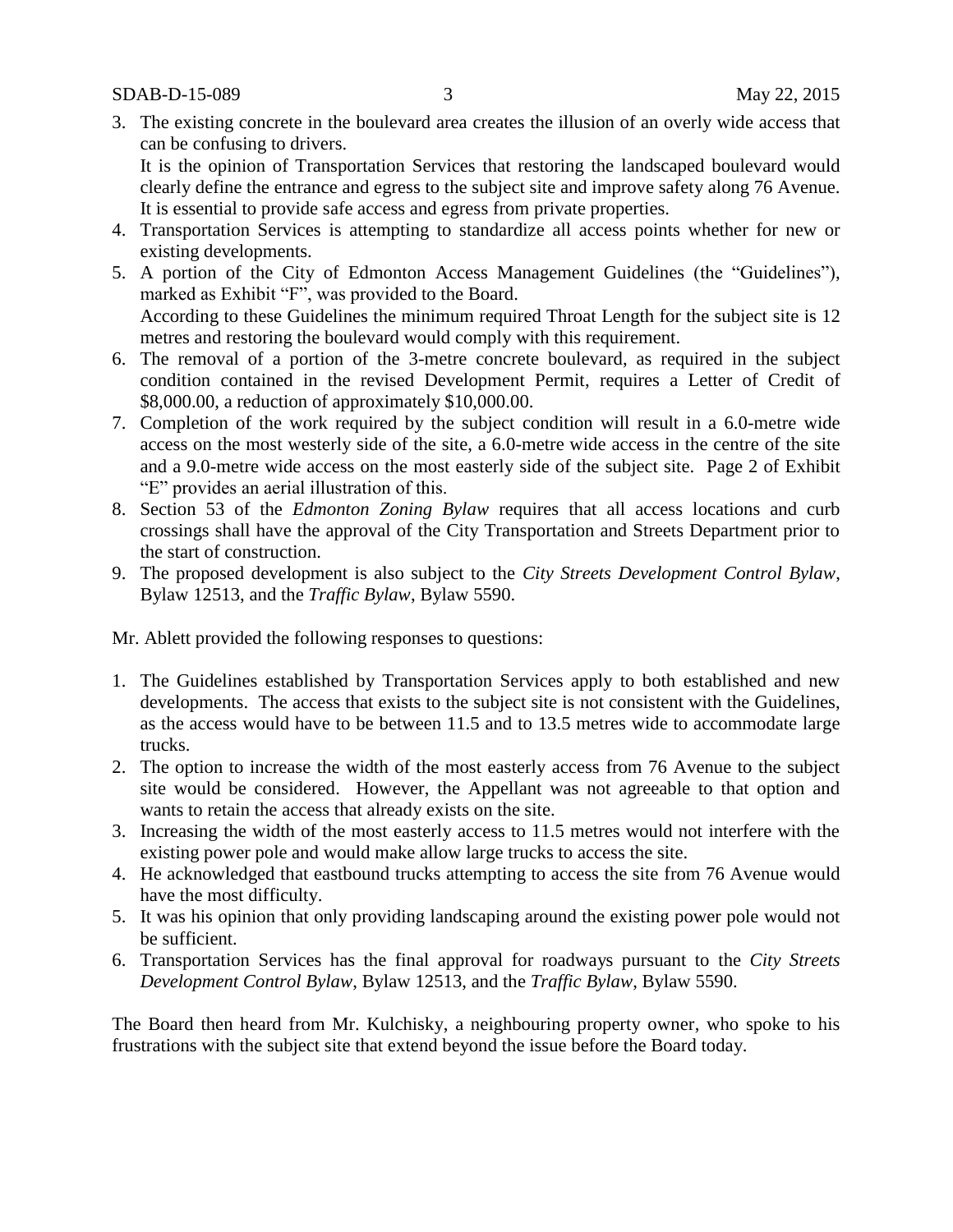Mr. and Mrs. Weirsma made the following points in rebuttal:

- 1. They met with Transportation Services to discuss other options, but the cost of extending the width of the driveway on the eastern side of their property was not discussed.
- 2. The driveway has existed since 1991 and addresses the requirements of their business.
- 3. There are very few pedestrians in this area because there are no sidewalks on their side of 76 Avenue and the curbs are damaged and deteriorating.
- 4. It was their opinion that restoring the grassed boulevard would not be aesthetically pleasing.
- 5. It was their opinion that allowing the driveway to remain will not set precedence in the area because most other businesses already have extended driveways.
- 6. Modernizing the driveway will decrease functionality and is very expensive.

#### **Decision**:

that the appeal be **ALLOWED** and the decision of the Development Authority is **VARIED**. The development is **GRANTED** as approved by the Development Authority with the following changes:

The following conditions imposed on the development permit issued on April 2, 2015 are **REVOKED**:

3) PRIOR TO THE RELEASE OF DRAWINGS FOR BUILDING PERMIT REVIEW, the owner must enter into a Municipal Improvement Agreement with the City for the following improvements:

- removal of the existing concrete on the City road right-of-way (boulevard) between the center and eastern access to 76 Avenue and restoration of the boulevard.

Engineering Drawings are not required for this Agreement. However, construction must meet the City of Edmonton Design and Construction Standards. The Agreement must be signed by the property owner and returned to Transportation Services to the attention of Mohammed Bashar (780-496-1799) including an irrevocable Letter of Credit in the amount of \$18,000.00 to cover 100% of construction costs. The Agreement will be forwarded directly to the owner for his signature.

and

5)The existing concrete on the City road right-of-way (boulevard) between the center and easterly access to 76 Avenue must be removed and the boulevard restored, as shown on the Enclosure.

The development is subject to the following CONDITIONS:

1. PRIOR TO THE RELEASE OF DRAWINGS FOR BUILDING PERMIT REVIEW, the applicant or property owner shall pay a Sanitary Sewer Trunk Fund fee of \$11,166.20. All assessments are based upon information currently available to the City. The SSTF charges are quoted for the calendar year in which the development permit is granted. The final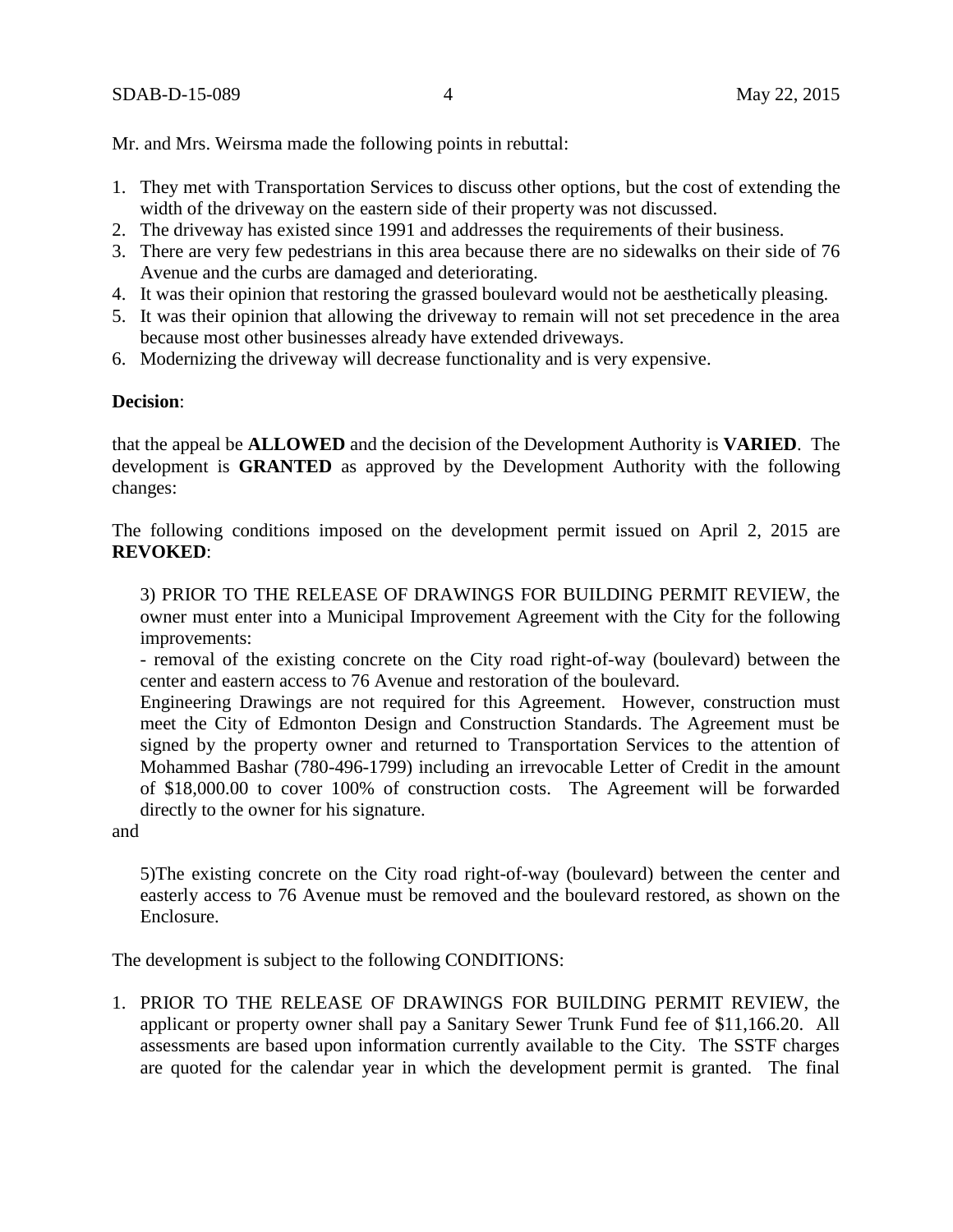applicable rate is subject to change based on the year in which the payment is collected by the City of Edmonton.

- 2. PRIOR TO THE RELEASE OF DRAWINGS FOR BUILDING PERMIT REVIEW, the property owner shall enter into a Servicing Agreement to pay the following Permanent Area Contribution Assessments:
	- Mill Creek/Fulton Creek Offsite Storm: \$3,737/ha

- There may also be PAC over-expenditure payment which can only be determined at the time the applicant/owner is ready to enter into a servicing agreement.

- Expansion Assessment is not applicable, since the property is outside the current Expansion Assessment area.

The PACs must be paid by entering into a servicing agreement, which will be prepared by the Sustainable Development. The applicant should immediately contact Steve Jensen at 780- 944-7673 when he/she is ready to initiate the servicing agreement and make payment.

The assessment area is 1.9312 ha. The assessment area is obtained from the City's information computer program called POSSE.

The final PAC amounts will be based on the prevailing rates at the time the applicant/owner pays and enters into a servicing agreement with the City.

- 4. All access locations and curb crossings shall have the approval of the City Transportation and Streets Department prior to the start of construction. Reference Section 53(1).
- 6. The existing easterly and westerly accesses from the site to 76 Avenue and existing access to 74 Avenue are acceptable and can remain. Any modification to these existing accesses requires the review and approval of Transportation Services.
- 7. There may be utilities within road right-of-way not specified that must be considered during construction. The owner/applicant is responsible for the location of all underground and above ground utilities and maintaining required clearances as specified by the utility companies. Alberta One-Call (1-800-242-3447) and Shaw Cable (1-866-344-7429; www.digshaw.ca) should be contacted at least two weeks prior to the work beginning to have utilities located. Any costs associated with relocations and/or removals shall be at the expense of the owner/applicant.
- 8. Any hoarding or construction taking place on road right-of-way requires an OSCAM permit. The owner must call Transportation Operations at 780-442-6458 to arrange for the permit.
- 9. Any boulevard damage occurring as a result of construction traffic must be restored to the satisfaction of Transportation Services, as per Section 15.5(f) of the Zoning Bylaw. The boulevard will be inspected by Transportation Services prior to construction, and again once construction is complete. All expenses incurred for repair are to be borne by the owner.
- 10. The applicant/owner shall provide parking for People with Disabilities (a minimum of 1 space) in accordance to Section 54.1(3) and to the satisfaction of the Development Officer.
- 11. All activities or operations of the proposed development shall comply to the standards prescribed by the Province of Alberta pursuant to the Environmental Protection and Enhancement Act and the regulations pertaining thereto.
- 12. Any indoor sales, display, or office area, shall not exceed 33% of the gross floor area per tenant. [Reference Section 95(1)].
- 13. The development shall comply to the performance standards for the IM District in accordance to Section 57 of the Edmonton Zoning Bylaw.
- 14. No parking, loading, storage, trash collection, outdoor service or display area shall be permitted within the required 3.0 m yards. (Reference Section 420.4(3).)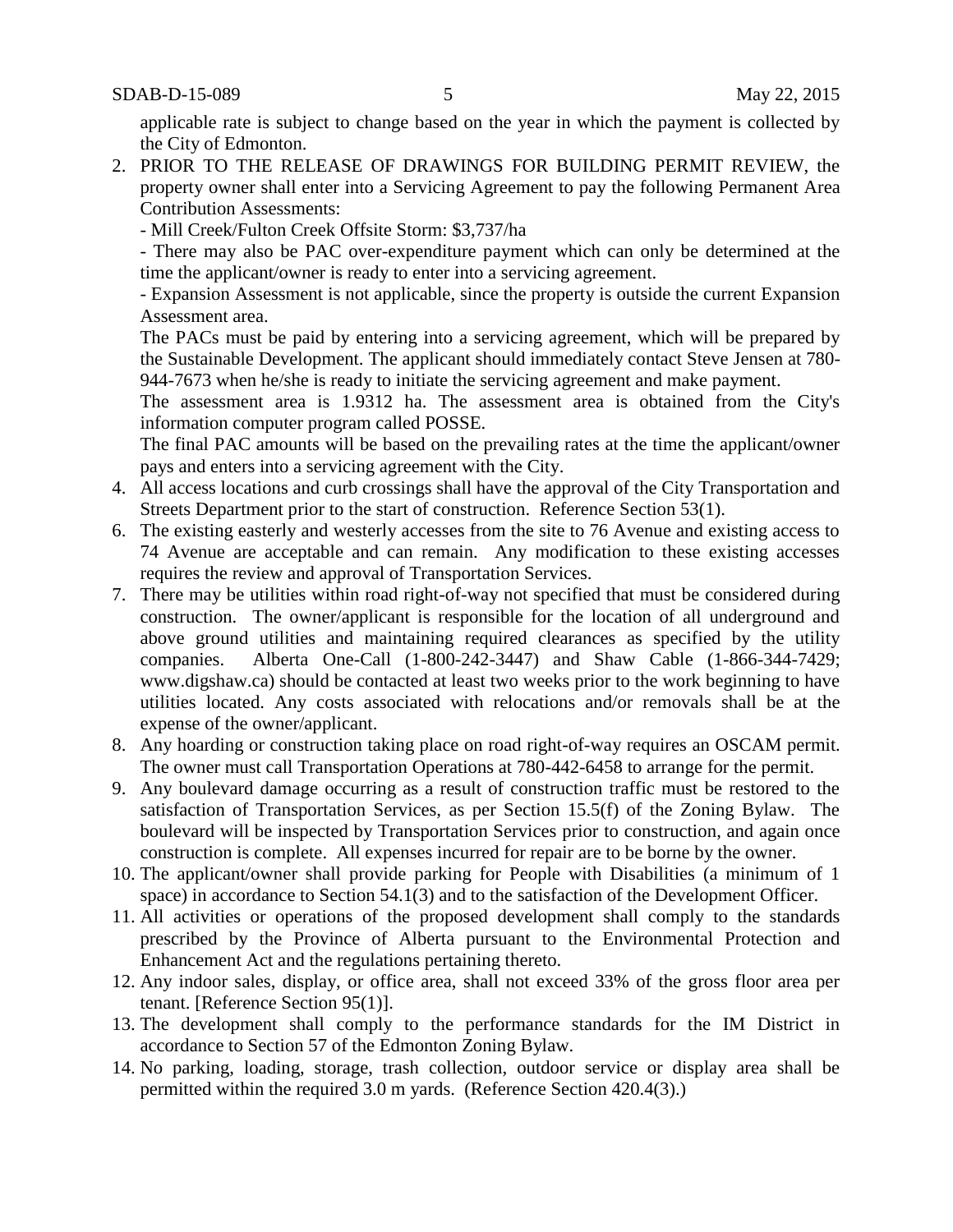15. An approved Development Permit means that the proposed development has been reviewed only against the provisions of the Edmonton Zoning Bylaw. It does not remove obligations to conform with other legislation, bylaws or land title instruments such as the Municipal Government Act, the ERCB Directive 079, the Edmonton Safety Codes Permit Bylaw or any caveats, covenants or easements that might be attached to the Site.

In granting the development the following variance to the *Edmonton Zoning Bylaw* is allowed:

Section 420.4(3) relaxed – Allow parking to encroach into the 3.0 metre Setback requirement abutting 76 Avenue.

#### **Reasons for Decision:**

The Board finds the following:

- 1. A General Industrial Use is a Permitted Use in the IM Medium Industrial Zone, Section 420.2(5)
- 2. Condition 4 of the approval requires that all access locations and curb crossings shall have the approval of the City Transportation and Streets Department prior to the start of construction pursuant to Section 53 of the *Edmonton Zoning Bylaw*.
- 3. The Board notes that Condition 5, which requires the removal of existing concrete and the restoration of the City boulevard, does not relate to an access location or a curb crossing.
- 4. The Board recognizes the authority of Transportation Services pursuant to the *City Streets Development Control Bylaw*, Bylaw 12513 and the *Traffic Bylaw*, Bylaw 5590, to deal with any associated matters outside of the purview of the Board.
- 5. Condition 5 imposed on the approved development permit application is revoked for the following reasons:
	- a) The existing concrete boulevard has existed for many years without any known complaint or safety concerns for pedestrian or vehicular traffic in the area.
	- b) Based on the evidence provided, there are many other sites in this industrial area with similar wide concrete entrances to facilitate access and egress and the proposed development is therefore characteristic of this industrial area.
	- c) Large tractor trailer trucks access the subject site and the provision of a larger turning radius, especially for trucks accessing the site from the west will improve safety for motorists travelling along this very busy four lane collector roadway.
	- d) Transportation Services acknowledged that they were not aware that large tractor trailer trucks accessed the subject site and that a larger turning radius would be required.
	- e) The Board finds that removing the existing concrete would be problematic because trucks would have to manoeuvre through narrower access points which would result in damage to the restored landscaped boulevard and cause trucks to track mud onto the subject site and the public roadway.
- 6. Given the fact that Condition 5 is revoked and no physical changes will be made on the subject site, Condition 3, which requires the Appellant to enter into a Municipal Improvement Agreement for the removal of the concrete and provide an associated Letter of Credit, is no longer applicable. As such, Condition 3 is also revoked.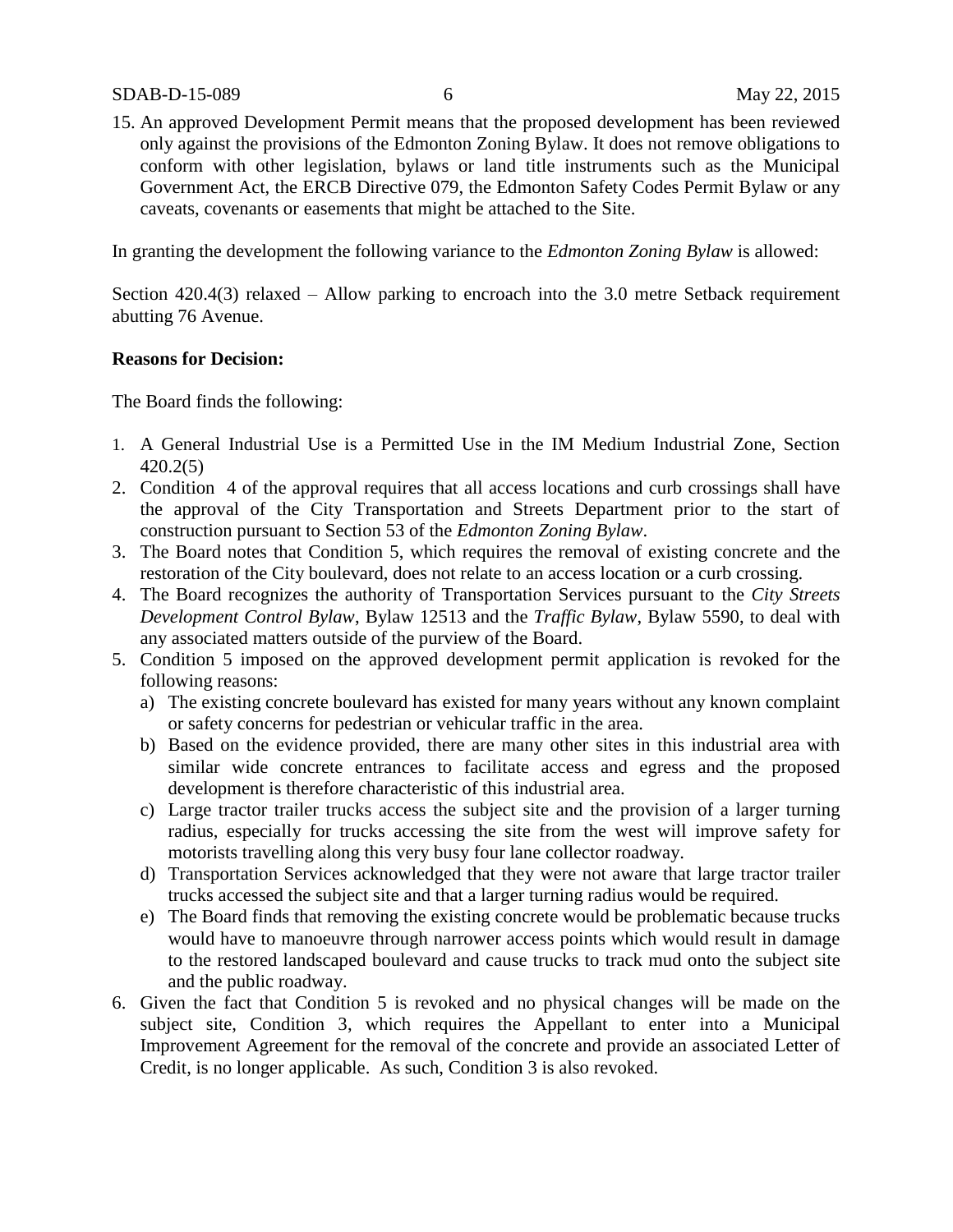7. Based on the above, it is the opinion of the Board, that the proposed development, with the amended conditions, will not unduly interfere with the amenities of the neighbourhood or materially interfere with or affect the use, enjoyment or value of neighbouring parcels of land.

### **Important Information for Applicant/Appellant**

- 1. **THIS IS NOT A BUILDING PERMIT.** A Building Permit must be obtained separately from the Sustainable Development Department, located on the  $5<sup>th</sup>$  Floor, 10250 – 101 Street, Edmonton.
- 2. Obtaining a Development Permit does not relieve you from responsibility for complying with:
	- a) the requirements of the *Edmonton Zoning Bylaw*, insofar as those requirements have not been related or varied by a decision of the Subdivision and Development Appeal Board;
	- b) the requirements of the Alberta Safety Codes Act;
	- c) the Alberta Regulation 204/207 Safety Codes Act Permit Regulation;
	- d) the requirements of any other appropriate federal, provincial or municipal legislation;
	- e) the conditions of any caveat, covenant, easement or other instrument affecting a building or land.
- 3. When an application for a Development Permit has been approved by the Subdivision and Development Appeal Board, it shall not be valid unless and until any conditions of approval, save those of a continuing nature, have been fulfilled.
- 4. A Development Permit will expire in accordance to the provisions of Section 22 of the Edmonton Zoning Bylaw 12800 as amended.
- 5. This decision may be appealed to the Alberta Court of Appeal on a question of law or jurisdiction under Section 688 of the *Municipal Government Act*, R.S.A. 2000, c. M-26. If the Subdivision and Development Appeal Board is served with notice of an application for leave to appeal its decision, such notice shall operate to suspend the Development Permit.
- 6. When a decision on a Development Permit application has been rendered by the Subdivision and Development Appeal Board, the enforcement of that decision is carried out by the Sustainable Development Department, located on the 5th Floor, 10250 – 101 Street, Edmonton.

Ms. K. Cherniawsky, Presiding Officer Subdivision and Development Appeal Board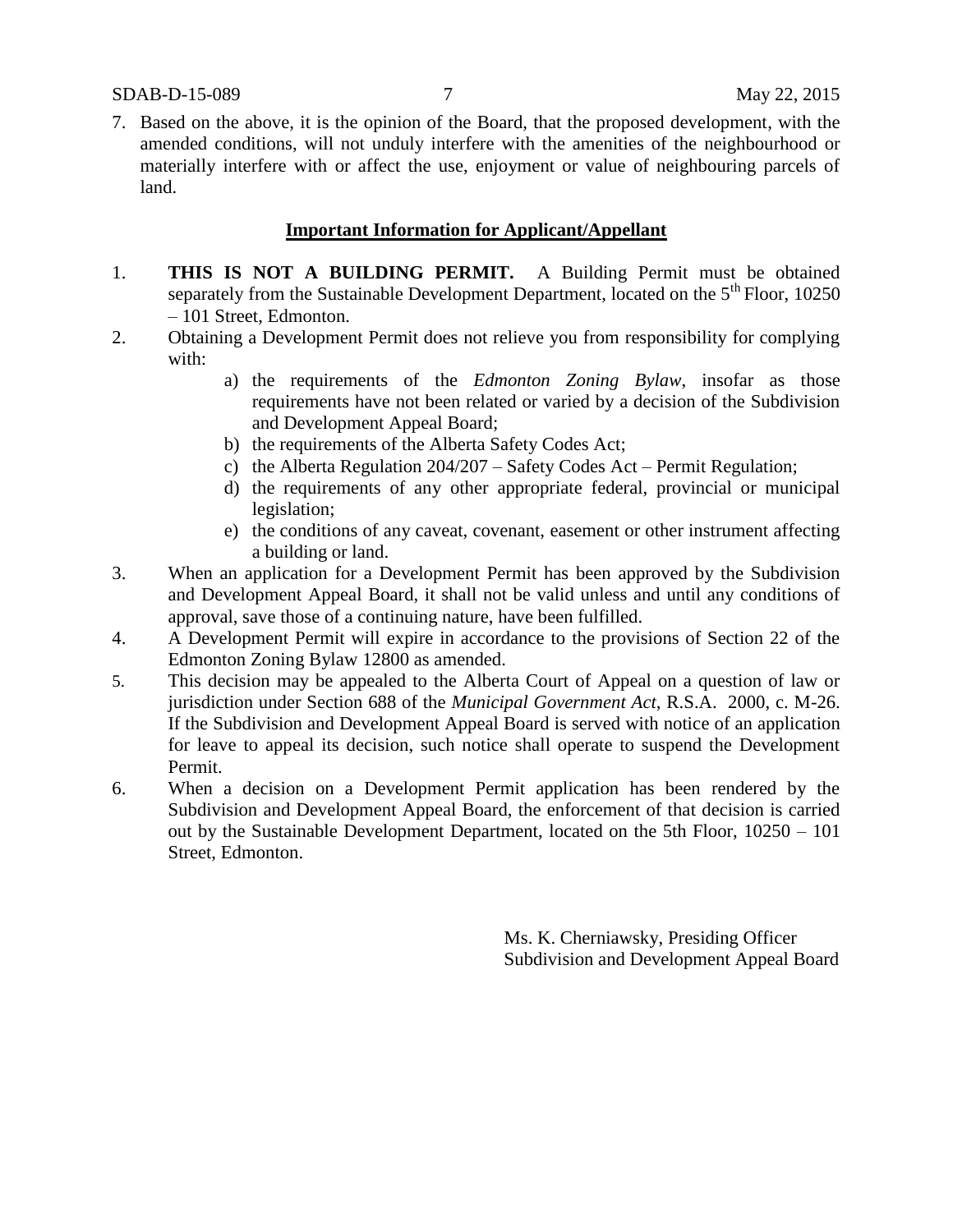*Edmonton Subdivision and Development Appeal Board*

Churchill Building 10019 - 103 Avenue NW Edmonton, AB T5J 0G9 Phone: 780-496-6079 Fax: 577-3537 Email: sdab@edmonton.ca Web: www.edmontonsdab.ca

### **SDAB-D-15-090**

Application No. 113079430-001

An appeal to construct (1) Fascia On-premises Sign and (1) Freestanding Minor Digital On-<br>premises Sign on Lot 1, Block 1, Plan 9520748 was **WITHDRAWN** premises Sign on Lot 1, Block 1, Plan 9520748 was **WITHDRAWN**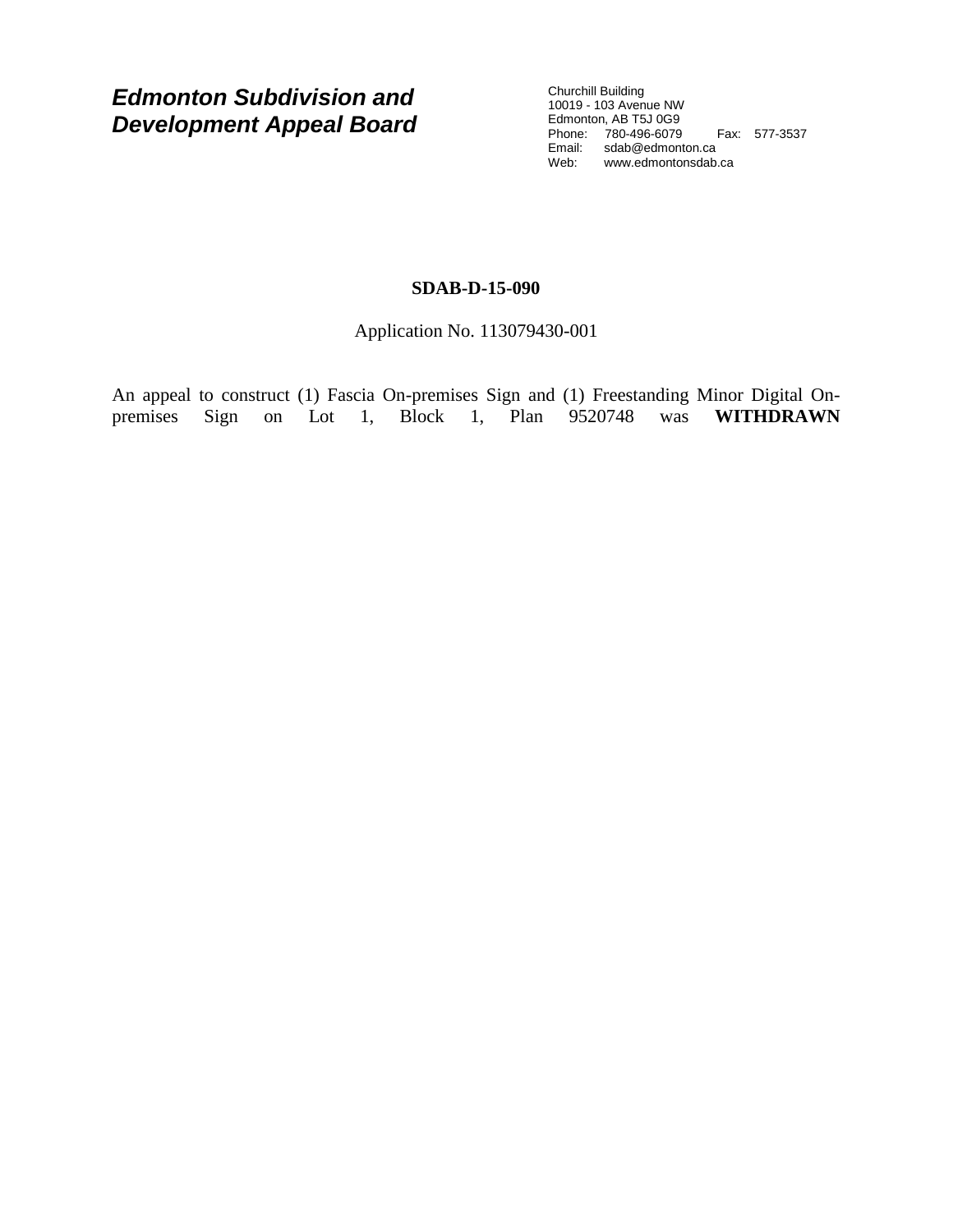# *Edmonton Subdivision and Development Appeal Board*

Churchill Building 10019 - 103 Avenue NW Edmonton, AB T5J 0G9 Phone: 780-496-6079 Fax: 577-3537 Email: sdab@edmonton.ca Web: www.edmontonsdab.ca

Date: May 22, 2015 Project Number: 154362913-002 File Number: SDAB-D-15-091

17437 107A Street Edmonton, AB T5X 0E1

### **Notice of Decision**

This appeal dated April 8, 2015, from the decision of the Development Authority for permission to:

Construct exterior alterations to a Single Detached House (Driveway extension) - existing without permits

on Plan 0723943 Blk 86 Lot 18, located at 17420 - 108 Street NW, was heard by the Subdivision and Development Appeal Board at its hearing held on May 7, 2015. The decision of the Board was as follows:

### **Summary of Hearing:**

At the outset of the appeal hearing, the Presiding Officer confirmed with the parties in attendance that there was no opposition to the composition of the panel.

The Presiding Officer first addressed the issue of jurisdiction and whether the appeal was filed outside of the allowable 14-day appeal period, pursuant to the requirements of the *Municipal Government Act*, R.S.A. 2000, c. M-26 (the "*MGA*")*.*

The Presiding Officer referenced information contained on file that the Development Officer's refusal was issued on March 2, 2015, and the appeal was filed April 8, 2015. Also contained on file was a Canada Post delivery confirmation indicating that the notice was delivered to the Appellant's residence on March 8, 2015.

Mr. Gill told the Board that he was out of the country from February 23, 2015 to March 20, 2015 and submitted a copy of his travel itinerary, marked Exhibit "A", to support this evidence. He became aware of the decision of refusal a few days after his return, on March 22 or 23, 2015. He confirmed that the signature on the Canada Post delivery confirmation was his son's. His son did advise him during a telephone conversation while he was away that a letter had been delivered from the City of Edmonton, but there was nothing that he could do about it while he was away.

The Board Officer confirmed that the Subdivision and Development Appeal Board office was closed for the Easter statutory holiday from April 3 to April 6, 2015, but reopened on April 7, 2015.